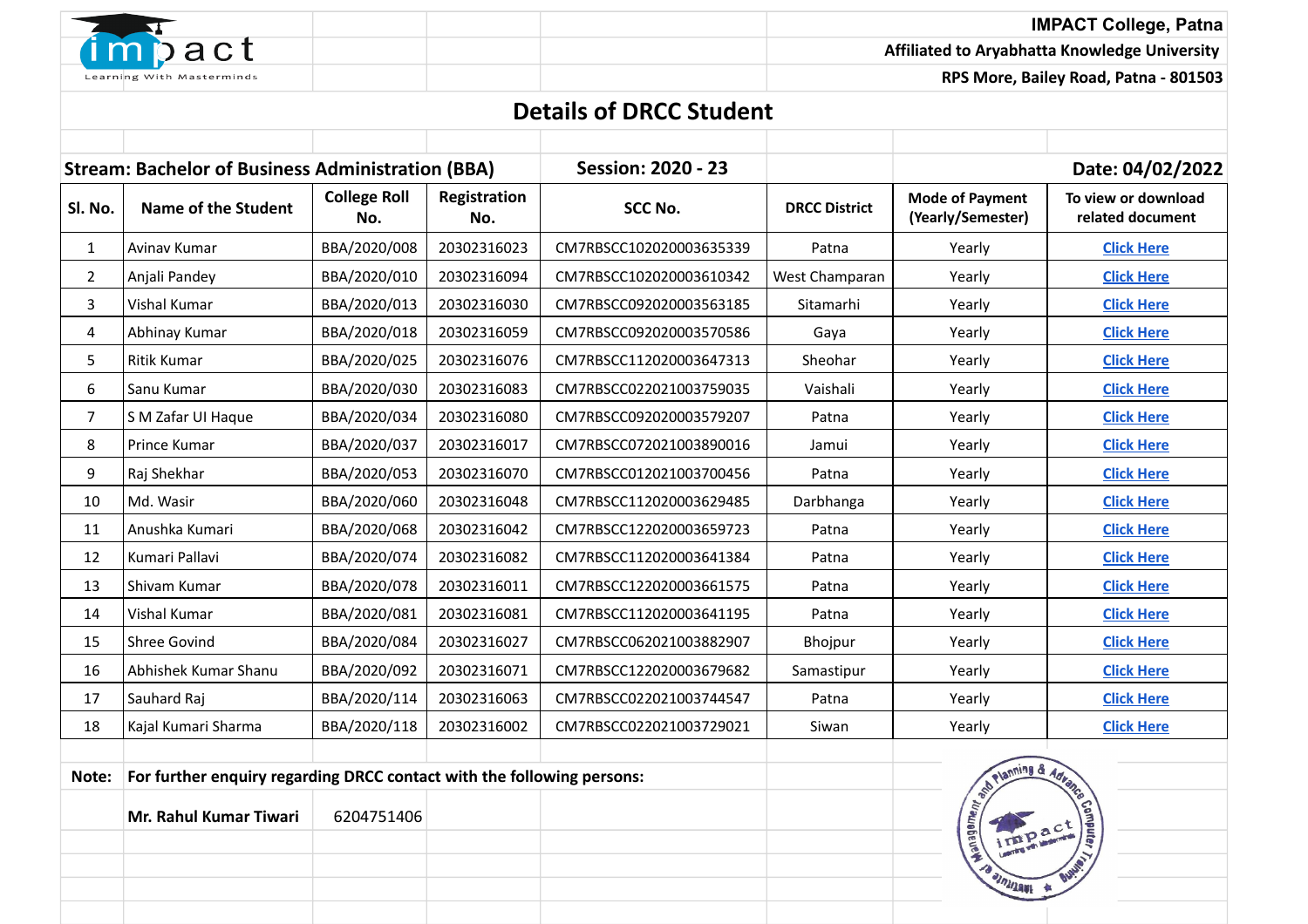

**IMPACT College, Patna**

**Affiliated to Aryabhatta Knowledge University** 

**RPS More, Bailey Road, Patna - 801503**

## **Details of DRCC Student**

| <b>Stream: Bachelor of Computer Application (BCA)</b> |                            |                            | <b>Session: 2020 - 23</b> |                         |                      | Date: 04/02/2022                            |                                         |
|-------------------------------------------------------|----------------------------|----------------------------|---------------------------|-------------------------|----------------------|---------------------------------------------|-----------------------------------------|
| Sl. No.                                               | <b>Name of the Student</b> | <b>College Roll</b><br>No. | Registration<br>No.       | <b>SCC No.</b>          | <b>DRCC District</b> | <b>Mode of Payment</b><br>(Yearly/Semester) | To view or download<br>related document |
| $\mathbf{1}$                                          | Kumar Sourav               | BCA/2020/002               | 20303316003               | CM7RBSCC092020003574204 | Purnia               | Yearly                                      | <b>Click Here</b>                       |
| $2^{\circ}$                                           | Shivam Kumar Tiwari        | BCA/2020/004               | 20303316012               | CM7RBSCC092020003574077 | Siwan                | Yearly                                      | <b>Click Here</b>                       |
| 3                                                     | Rohit Kumar                | BCA/2020/007               | 20303316094               | CM7RBSCC092020003528008 | Patna                | Yearly                                      | <b>Click Here</b>                       |
| $\overline{4}$                                        | Satya Prakash              | BCA/2020/008               | 20303316102               | CM7RBSCC112020003646176 | Bhojpur              | Yearly                                      | <b>Click Here</b>                       |
| 5                                                     | Nayab Imam Khan            | BCA/2020/009               | 20303316039               | CM7RBSCC102020003533065 | Aurangabad           | Yearly                                      | <b>Click Here</b>                       |
| 6                                                     | Ashish Kumar Singh         | BCA/2020/012               | 20303316006               | CM7RBSCC112020003643589 | Saran                | Yearly                                      | <b>Click Here</b>                       |
| $\overline{7}$                                        | Sita Ram Sahu              | BCA/2020/013               | 20303316031               | CM7RBSCC122020003671004 | Madhubani            | Yearly                                      | <b>Click Here</b>                       |
| 8                                                     | Raj Kumar Sahani           | BCA/2020/017               | 20303316007               | CM7RBSCC102020003626087 | Samastipur           | Yearly                                      | <b>Click Here</b>                       |
| 9                                                     | Deepak Kumar               | BCA/2020/021               | 20303316077               | CM7RBSCC102020003636622 | Patna                | Yearly                                      | <b>Click Here</b>                       |
| 10                                                    | Pankaj Kumar               | BCA/2020/033               | 20303316032               | CM7RBSCC032021003778680 | Sitamarhi            | Yearly                                      | <b>Click Here</b>                       |
| 11                                                    | Ravi Kumar                 | BCA/2020/053               | 20303316071               | CM7RBSCC012021003718391 | Patna                | Yearly                                      | <b>Click Here</b>                       |
| 12                                                    | Mankhush Mandal            | BCA/2020/055               | 20303316042               | CM7RBSCC102020003613490 | Madhubani            | Yearly                                      | <b>Click Here</b>                       |
| 13                                                    | Sakshi Swaitam             | BCA/2020/060               | 20303316027               | CM7RBSCC072021003903287 | Kishanganj           | Yearly                                      | <b>Click Here</b>                       |
| 14                                                    | Anuj Kumar Tiwari          | BCA/2020/071               | 20303316038               | CM7RBSCC102020003615732 | Saran                | Yearly                                      | <b>Click Here</b>                       |
| 15                                                    | Arjita Pandey              | BCA/2020/076               | 20303316011               | CM7RBSCC102020003630394 | Siwan                | Yearly                                      | <b>Click Here</b>                       |
| 16                                                    | Suman Kumar                | BCA/2020/081               | 20303316046               | CM7RBSCC102020003637749 | Samastipur           | Yearly                                      | <b>Click Here</b>                       |
| 17                                                    | <b>Nikhil Prem</b>         | BCA/2020/085               | 20303316022               | CM7RBSCC102020003633720 | Patna                | Yearly                                      | <b>Click Here</b>                       |
| 18                                                    | Nishant Kumar              | BCA/2020/087               | 20303316037               | CM7RBSCC042021003855582 | Muzaffarpur          | Yearly                                      | <b>Click Here</b>                       |
| 19                                                    | Ankit Kumar                | BCA/2020/101               | 20303316058               | CM7RBSCC122020003663759 | Supaul               | Yearly                                      | <b>Click Here</b>                       |
| 20                                                    | Pallavi Kumari             | BCA/2020/103               | 20303316036               | CM7RBSCC122020003659486 | Vaishali             | Yearly                                      | <b>Click Here</b>                       |
| 21                                                    | Rohan Srivastava           | BCA/2020/104               | 20303316016               | CM7RBSCC122020003667738 | Purbi Champaran      | Yearly                                      | <b>Click Here</b>                       |
| 22                                                    | Rahul Kumar                | BCA/2020/113               | 20303316081               | CM7RBSCC122020003685084 | Patna                | Yearly                                      | <b>Click Here</b>                       |
| 23                                                    | Priya Kumari               | BCA/2020/115               | 20303316001               | CM7RBSCC112020003648104 | Patna                | Yearly                                      | <b>Click Here</b>                       |
| 24                                                    | Muskan Kumari              | BCA/2020/117               | 20303316056               | CM7RBSCC122020003656610 | Sheohar              | Yearly                                      | <b>Click Here</b>                       |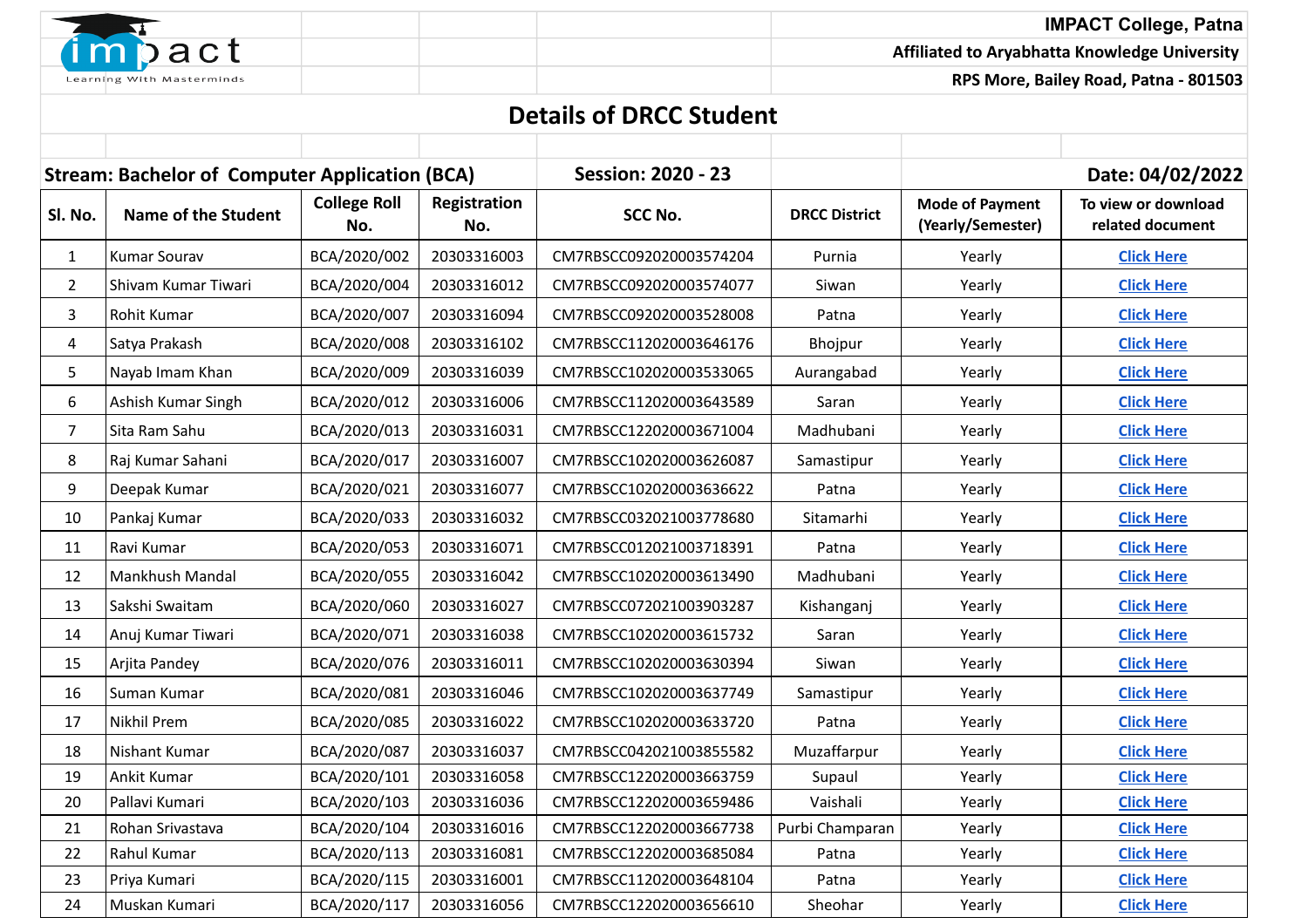| 25    | Akash Kumar                                                            | BCA/2020/118 | 20303316080 | CM7RBSCC122020003682968 | Purbi Champaran | Yearly                                                                                     | <b>Click Here</b> |
|-------|------------------------------------------------------------------------|--------------|-------------|-------------------------|-----------------|--------------------------------------------------------------------------------------------|-------------------|
| 26    | Krrish Sharma                                                          | BCA/2020/120 | 20303316095 | CM7RBSCC122020003675150 | Patna           | Yearly                                                                                     | <b>Click Here</b> |
| 27    | Aman Kumar                                                             | BCA/2020/125 | 20303316076 | CM7RBSCC012021003716909 | Siwan           | Yearly                                                                                     | <b>Click Here</b> |
| 28    | Shakti Kumar                                                           | BCA/2020/126 | 20303316057 | CM7RBSCC022021003773944 | Siwan           | Yearly                                                                                     | <b>Click Here</b> |
| 29    | Neha Kumari                                                            | BCA/2020/128 | 20303316014 | CM7RBSCC012021003712508 | Samastipur      | Yearly                                                                                     | <b>Click Here</b> |
|       |                                                                        |              |             |                         |                 |                                                                                            |                   |
| Note: | For further enquiry regarding DRCC contact with the following persons: |              |             |                         | ·lanning & Adva |                                                                                            |                   |
|       | Mr. Rahul Kumar Tiwari                                                 | 6204751406   |             |                         |                 | anagement<br>Computer<br>$\mathcal{O}^{\alpha C^{k}}$<br>Business ?<br><b>SURVEY STATE</b> |                   |
|       |                                                                        |              |             |                         |                 |                                                                                            |                   |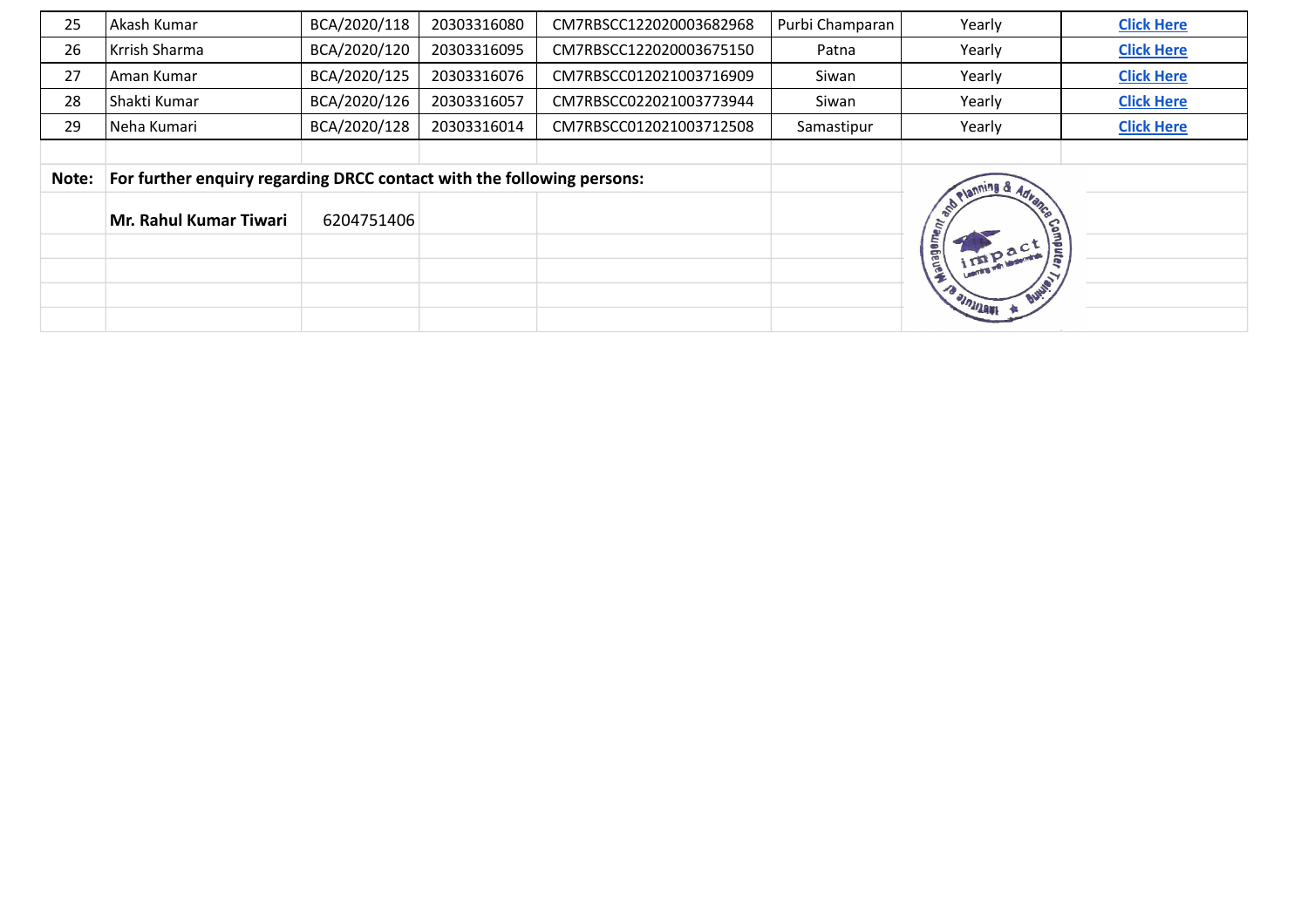|                           |                                                                                                          |                                                   |             |                          |                         | <b>IMPACT College, Patna</b>                |                                                              |                   |  |  |  |
|---------------------------|----------------------------------------------------------------------------------------------------------|---------------------------------------------------|-------------|--------------------------|-------------------------|---------------------------------------------|--------------------------------------------------------------|-------------------|--|--|--|
| impact                    |                                                                                                          |                                                   |             |                          |                         |                                             | Affiliated to Aryabhatta Knowledge University                |                   |  |  |  |
| Learning With Masterminds |                                                                                                          |                                                   |             |                          |                         | RPS More, Bailey Road, Patna - 801503       |                                                              |                   |  |  |  |
|                           | <b>Details of DRCC Student</b>                                                                           |                                                   |             |                          |                         |                                             |                                                              |                   |  |  |  |
|                           |                                                                                                          |                                                   |             |                          |                         |                                             |                                                              |                   |  |  |  |
|                           | <b>Session: 2020 - 23</b><br>Stream: Bachelor of Commerce Professional (B. Com. (P))<br>Date: 04/02/2022 |                                                   |             |                          |                         |                                             |                                                              |                   |  |  |  |
| Sl. No.                   | <b>Name of the Student</b>                                                                               | <b>College Roll</b><br>Registration<br>No.<br>No. |             | <b>SCC No.</b>           | <b>DRCC District</b>    | <b>Mode of Payment</b><br>(Yearly/Semester) | To view or download<br>related document                      |                   |  |  |  |
| $\mathbf{1}$              | Suman Kumar                                                                                              | BCP/2020/014                                      | 20313316007 |                          | CM7RBSCC022021003750815 | Sheikhpura                                  | Yearly                                                       | <b>Click Here</b> |  |  |  |
| $\overline{2}$            | Anshika Vikash                                                                                           | BCP/2020/015                                      | 20313316018 | CM7RBSCC032021003791529  |                         | Siwan                                       | Yearly                                                       | <b>Click Here</b> |  |  |  |
| 3                         | Md. Kashif Zana                                                                                          | BCP/2020/021                                      | 20313316008 | CM7RBSCC1120200033651847 |                         | Muzaffarpur                                 | Yearly                                                       | <b>Click Here</b> |  |  |  |
| 4                         | Shreya Sinha                                                                                             | BCP/2020/025                                      | 20313316017 | CM7RBSCC032021003783659  |                         | Patna                                       | Yearly                                                       | <b>Click Here</b> |  |  |  |
| 5                         | Aparna Sagar                                                                                             | BCP/2020/029                                      | 20313316028 | CM7RBSCC032021003778540  |                         | Gaya                                        | Yearly                                                       | <b>Click Here</b> |  |  |  |
| 6                         | Paridhi Rathour                                                                                          | BCP/2020/039                                      | 20313316019 | CM7RBSCC022021003762617  |                         | Saran                                       | Yearly                                                       | <b>Click Here</b> |  |  |  |
| $\overline{7}$            | Prince Kumar                                                                                             | BCP/2020/001                                      | 20313316029 | CM7RBSCC112020003641390  |                         | Nawada                                      | Yearly                                                       | <b>Click Here</b> |  |  |  |
| Note:                     | For further enquiry regarding DRCC contact with the following persons:                                   |                                                   |             |                          |                         |                                             |                                                              |                   |  |  |  |
|                           | <b>Mr. Rahul Kumar Tiwari</b>                                                                            | 6204751406                                        |             |                          |                         |                                             | elanning & Adva                                              |                   |  |  |  |
|                           |                                                                                                          |                                                   |             |                          |                         |                                             | Big IlliamsBeut N<br><b>Computer</b><br>imp<br><b>OINING</b> |                   |  |  |  |